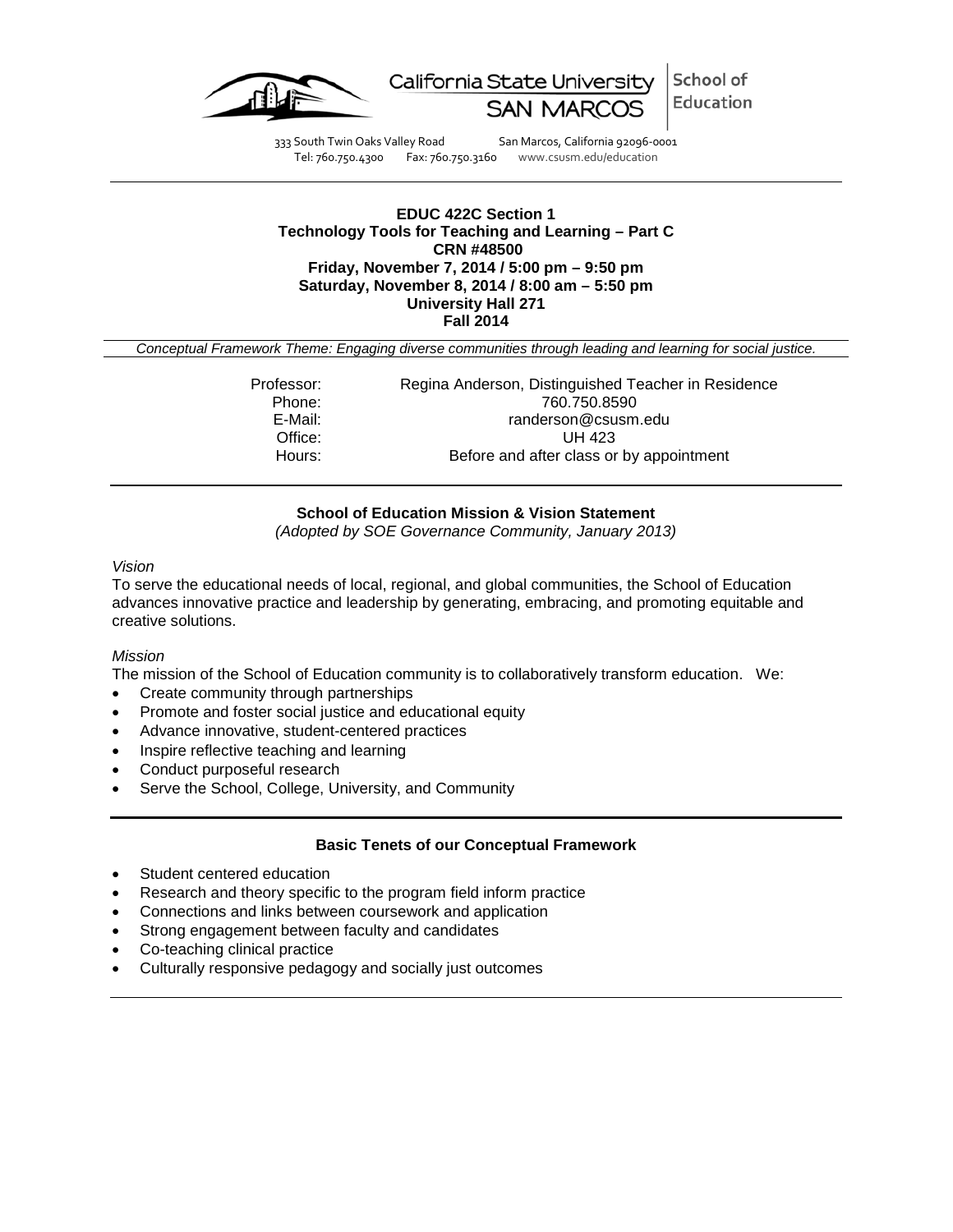### **COURSE DESCRIPTION**

Equivalent to the third third of EDUC 422. Focuses on development of the electronic portfolio, the culminating requirement for the credential program. Students will begin the process of developing their portfolio, which is continued in the credential program. *Graded credit/no credit. May not be taken for credit by students who have received credit for EDUC E494L. May be repeated for a total of three (3) units. Prerequisites: EDUC 422A and EDUC 422B or EDUC 422.*

**Course Prerequisites** 

The prerequisite for this course is completion of the campus-wide computer competency requirement (CCR) or having successfully completed EDUC 422A and EDUC 422B or EDUC 422 with a grade C+ or above.

#### **Course Objectives**

Teacher candidates will demonstrate competency in:

- Meeting the National Educational Technology Standards for Teachers (NETS•T) outlined below at a basic level of proficiency;
- Using a variety of educational technology tools that are applied in teaching and learning within the credential program and used in public school settings.

#### **Required Supplies**

There is no required text for this course. Instead, you will need the following:

- ISTE online student membership
- TaskStream online student membership
- File storage: Cloud storage or a mass storage device, e.g., USB flash drive (8 GB or larger)
- Use of campus email account and Cougar Course for course communication (provided free)
- Access to a digital video camera for taping a video project. A personal camera may be used OR checkout is available from Kellogg library on the  $2<sup>nd</sup>$  floor.

NOTE: It is not necessary to purchase the educational software, as many of the specific software titles are available on the Web in demo-version and/or available on campus.

## **STUDENT LEARNING OUTCOMES**

#### **Teacher Performance Expectation (TPE) Competencies**

The course objectives, assignments, and assessments have been aligned with the CTC standards for Multiple Subject and Single Subject Credentials. This course is designed to help teachers seeking the Multiple and Single Subjects Credential to develop the skills, knowledge, and attitudes necessary to assist schools and districts in implementing an effective program for all students. The successful candidate will be able to merge theory and practice in order to realize a comprehensive and extensive educational program for all students. The following TPEs are addressed in this course: **Primary Emphasis:**

TPE 14 CSUSM Educational Technology (based on ISTE NETS•T: see below)

The following TPEs are also addressed in this course:

- TPE 4 Making Content Accessible (NETS•T I and II)
- TPE 5 Student Engagement (NETS•T I and II)
- TPE 6 Developmentally Appropriate Teaching Practices (NETS•T I and II)
- TPE 7 Teaching English Language Learners (NETS•T II and IV)
- TPE 12 Professional, Legal, and Ethical Obligations (NETS•T IV)
- TPE 13 Professional Growth (NETS•T V)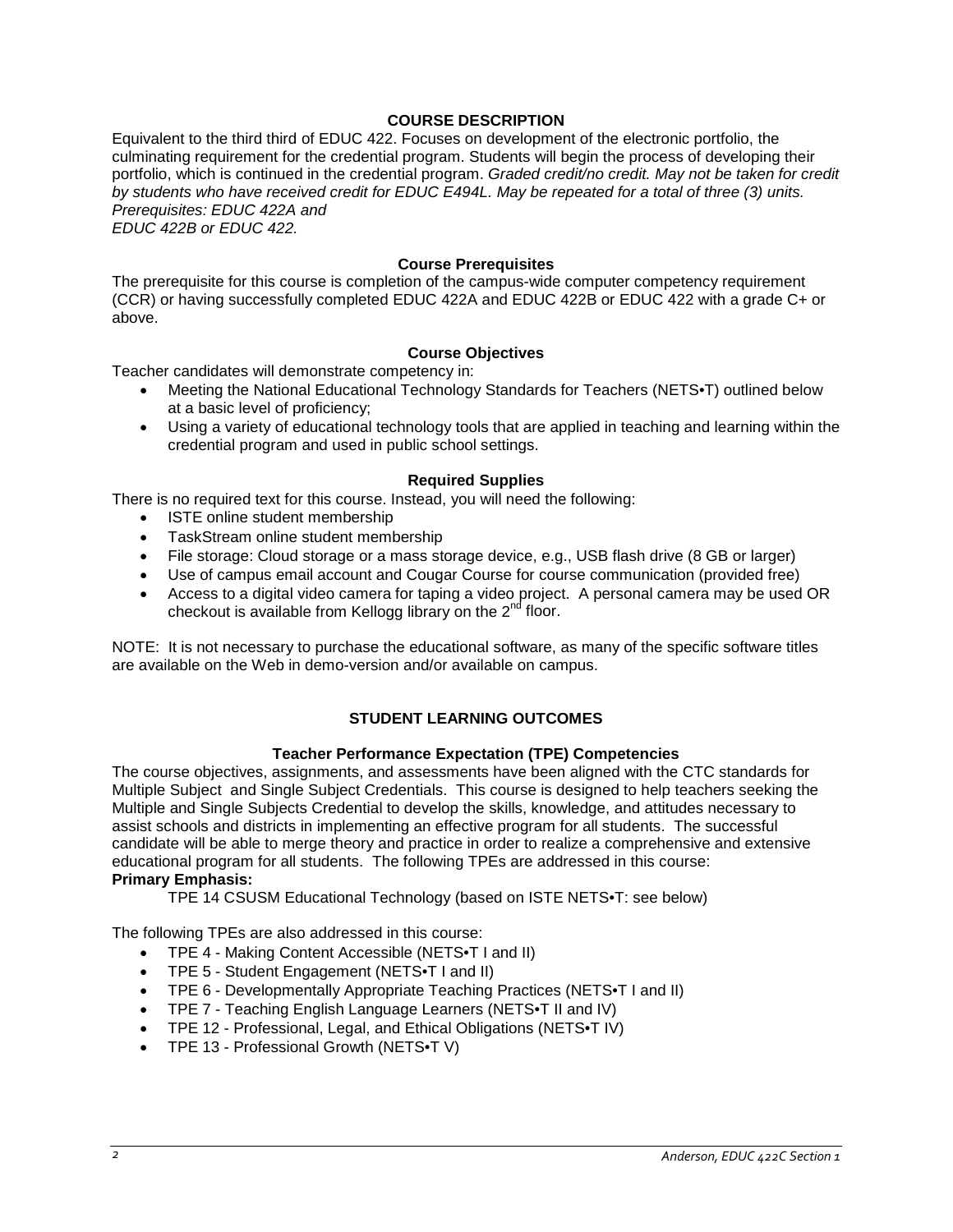The course also addresses Special Education Standards by California Commission on Teacher Credentialing:

- Multiple and Single Subject Program Standard 13: Preparation to Teach Special Populations (Students with Special Needs) in the General Education Classroom
- Preliminary Education Specialist Program Design Standard 6: Using Educational and Assistive **Technology**

## **ISTE National Educational Technology Standards (NETS•T) and Performance Indicators for Teachers**

Effective teachers model and apply the National Educational Technology Standards for Students (NETS•S) as they design, implement, and assess learning experiences to engage students and improve learning; enrich professional practice; and provide positive models for students, colleagues, and the community. All teachers should meet the following standards and performance indicators. Teachers:

## **I. Facilitate and Inspire Student Learning and Creativity**

Teachers use their knowledge of subject matter, teaching and learning, and technology to facilitate experiences that advance student learning, creativity, and innovation in both face-to-face and virtual environments. Teachers:

- **a.** promote, support, and model creative and innovative thinking and inventiveness
- **b.** engage students in exploring real-world issues and solving authentic problems using digital tools and resources
- **c.** promote student reflection using collaborative tools to reveal and clarify students' conceptual understanding and thinking, planning, and creative processes
- **d.** model collaborative knowledge construction by engaging in learning with students, colleagues, and others in face-to-face and virtual environments

## **II. Design and Develop Digital-Age Learning Experiences and Assessments**

Teachers design, develop, and evaluate authentic learning experiences and assessments incorporating contemporary tools and resources to maximize content learning in context and to develop the knowledge, skills, and attitudes identified in the NETS•S. Teachers:

- **a.** design or adapt relevant learning experiences that incorporate digital tools and resources to promote student learning and creativity
- **b.** develop technology-enriched learning environments that enable all students to pursue their individual curiosities and become active participants in setting their own educational goals, managing their own learning, and assessing their own progress
- **c.** customize and personalize learning activities to address students' diverse learning styles, working strategies, and abilities using digital tools and resources
- **d.** provide students with multiple and varied formative and summative assessments aligned with content and technology standards and use resulting data to inform learning and teaching

## **III. Model Digital-Age Work and Learning**

Teachers exhibit knowledge, skills, and work processes representative of an innovative professional in a global and digital society. Teachers:

- **a.** demonstrate fluency in technology systems and the transfer of current knowledge to new technologies and situations
- **b.** collaborate with students, peers, parents, and community members using digital tools and resources to support student success and innovation
- **c.** communicate relevant information and ideas effectively to students, parents, and peers using a variety of digital-age media and formats
- **d.** model and facilitate effective use of current and emerging digital tools to locate, analyze, evaluate, and use information resources to support research and learning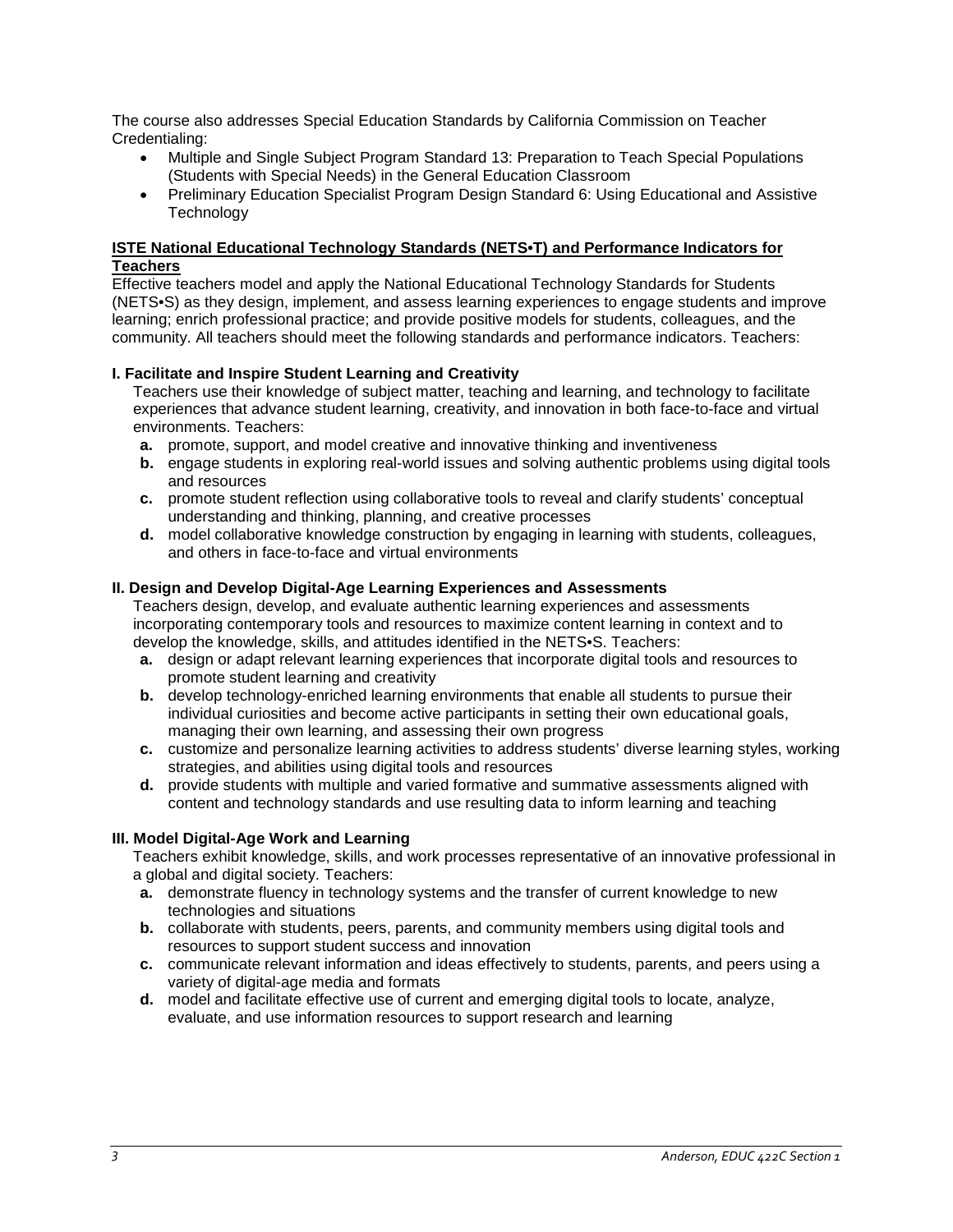## **IV. Promote and Model Digital Citizenship and Responsibility**

Teachers understand local and global societal issues and responsibilities in an evolving digital culture and exhibit legal and ethical behavior in their professional practices. Teachers:

- **a.** advocate, model, and teach safe, legal, and ethical use of digital information and technology, including respect for copyright, intellectual property, and the appropriate documentation of sources
- **b.** address the diverse needs of all learners by using learner-centered strategies and providing equitable access to appropriate digital tools and resources
- **c.** promote and model digital etiquette and responsible social interactions related to the use of technology and information
- **d.** develop and model cultural understanding and global awareness by engaging with colleagues and students of other cultures using digital-age communication and collaboration tools

## **V. Engage in Professional Growth and Leadership**

Teachers continuously improve their professional practice, model lifelong learning, and exhibit leadership in their school and professional community by promoting and demonstrating the effective use of digital tools and resources. Teachers:

- **a.** participate in local and global learning communities to explore creative applications of technology to improve student learning
- **b.** exhibit leadership by demonstrating a vision of technology infusion, participating in shared decision making and community building, and developing the leadership and technology skills of others
- **c.** evaluate and reflect on current research and professional practice on a regular basis to make effective use of existing and emerging digital tools and resources in support of student learning
- **d.** contribute to the effectiveness, vitality, and self-renewal of the teaching profession and of their school and community

*ISTE (International Society for Technology in Education), 2008* [http://www.iste.org/Content/NavigationMenu/NETS/ForTeachers/2008Standards/NETS\\_for\\_Teachers\\_20](http://www.iste.org/Content/NavigationMenu/NETS/ForTeachers/2008Standards/NETS_for_Teachers_2008.htm) [08.htm](http://www.iste.org/Content/NavigationMenu/NETS/ForTeachers/2008Standards/NETS_for_Teachers_2008.htm)

# **CSUSM AND SOE POLICIES**

#### **Professional Dispositions**

The California State University San Marcos School of Education fosters the development of the following professional dispositions among our students:

- *Social Justice and Equity*: Candidates appreciate the languages, communities, and experiences learners bring to the classroom. Candidates advocate for and support marginalized communities and individuals.
- *Collaboration*: Candidates learn and practice the skills of collaboration in their coursework and use them in their professional interactions with students, colleagues, parents, caregivers and those in the wider community.
- *Critical Thinking*: Candidates analyze various professional contexts, resulting in more informed decision-making about professional practice.
- *Professional Ethics*: Candidates learn to make and act on well-reasoned, principled judgments.
- *Reflective Teaching and Learning*: Candidates critically review their professional practice and the impact it has on student success.
- *Life-Long Learning*: Candidates are committed to actively seeking new knowledge, skills and experiences throughout their career.

(adopted by the COE Governance Community on January 19, 2007)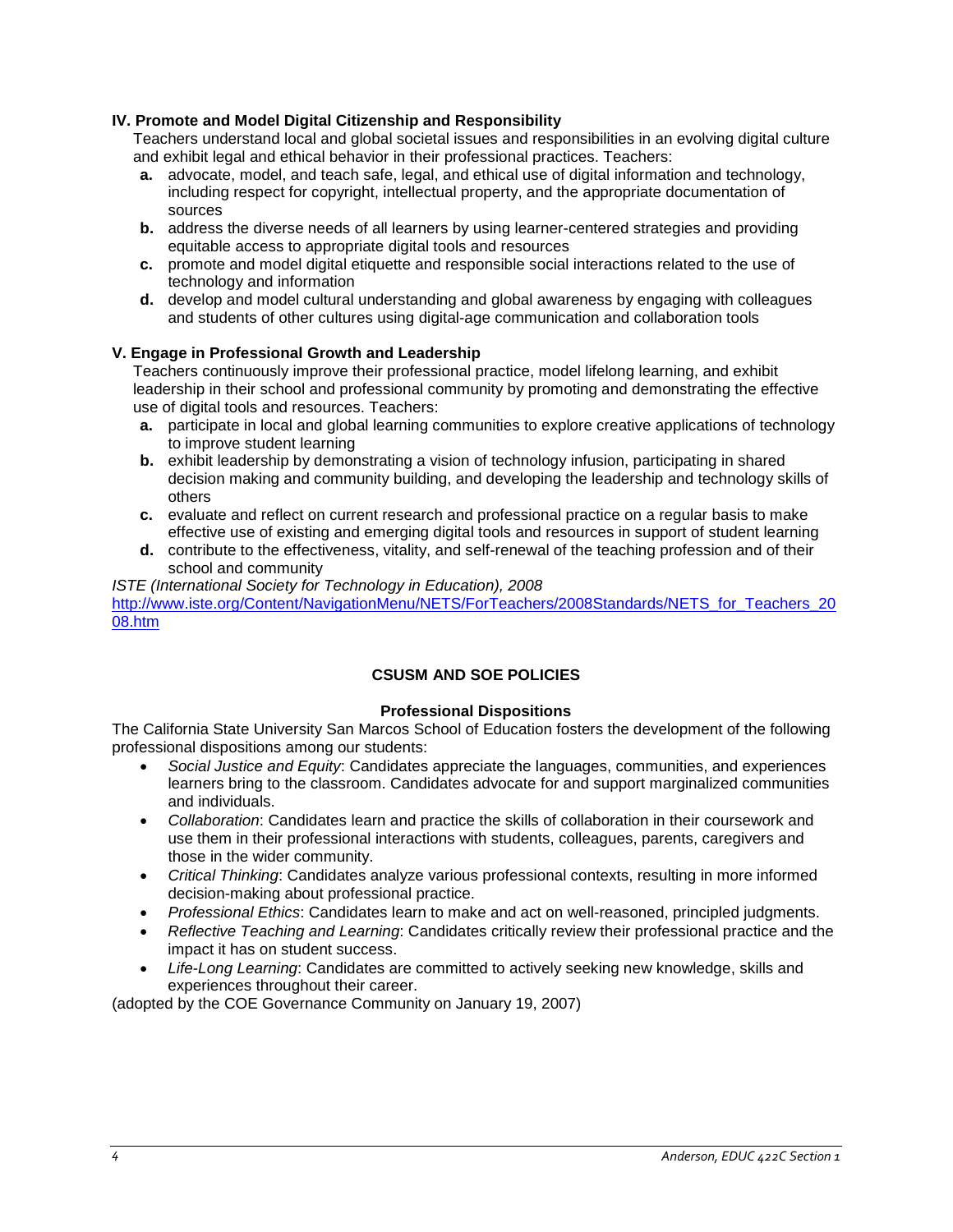### **School of Education Attendance Policy**

Due to the dynamic and interactive nature of courses in the School of Education, all candidates are expected to attend all classes and participate actively. At a minimum, candidates must attend more than 80% of class time, or s/he may not receive a passing grade for the course at the discretion of the instructor. Individual instructors may adopt more stringent attendance requirements. Should the candidate have extenuating circumstances, s/he should contact the instructor as soon as possible. *(Adopted by the COE Governance Community, December, 1997).*

Teacher education is a professional preparation program. We practice positive professional dispositions. In addition, there will be discussion in each session. Active participation is important for the collective learning of the class members.

Accordingly, if more than 3 hours of class time (including online modules) are missed, a student cannot receive higher than a C+. Excessive tardiness will also result in loss of attendance/participation points. Notifying the instructor does not constitute an excuse. If extraordinary circumstances occur, please make an appointment with the instructor. Remember that communication is the key to success.

In addition to attending course sessions, students may need to use campus resources for some assignments. All students must plan times they can work in labs on campus. Students are required to check campus resources and availability of labs. Mac computers are available in ACD 202, ACD 211, UH 271, UH 273, and SCI2 306 in addition to other locations such as the library  $2<sup>nd</sup>$  floor. Students are required to use campus issued-email accounts and check email and the class Cougar Course (Moodle) site at least two times per week to communicate with instructor and peers.

### **Students with Disabilities Requiring Reasonable Accommodations**

Candidates with disabilities who require reasonable accommodations must be approved for services by providing appropriate and recent documentation to the Office of Disable Student Services (DSS). This office is located in Craven Hall 4300, and can be contacted by phone at (760) 750-4905, or TTY (760) 750-4909. Candidates authorized by DSS to receive reasonable accommodations should meet with their instructor during office hours or, in order to ensure confidentiality, in a more private setting.

## **All University Writing Requirement**

The CSUSM writing requirement of 2500 words is met through the completion of course assignments. Therefore, all writing will be looked at for content, organization, grammar, spelling, and format.

If needed, it is suggested that you make an appointment with the Writing Center [\(http://www.csusm.edu/writing\\_center/\)](http://www.csusm.edu/writing_center/) to seek help with writing skills before submitting your written assignments.

#### **CSUSM Academic Honesty Policy**

"Students will be expected to adhere to standards of academic honesty and integrity, as outlined in the Student Academic Honesty Policy. All written work and oral presentation assignments must be original work. All ideas/materials that are borrowed from other sources must have appropriate references to the original sources. Any quoted material should give credit to the source and be punctuated with quotation marks.

Students are responsible for honest completion of their work including examinations. There will be no tolerance for infractions. If you believe there has been an infraction by someone in the class, please bring it to the instructor's attention. The instructor reserves the right to discipline any student for academic dishonesty in accordance with the general rules and regulations of the university. Disciplinary action may include the lowering of grades and/or the assignment of a failing grade for an exam, assignment, or the class as a whole."

Incidents of Academic Dishonesty will be reported to the Dean of Students. Sanctions at the University level may include suspension or expulsion from the University.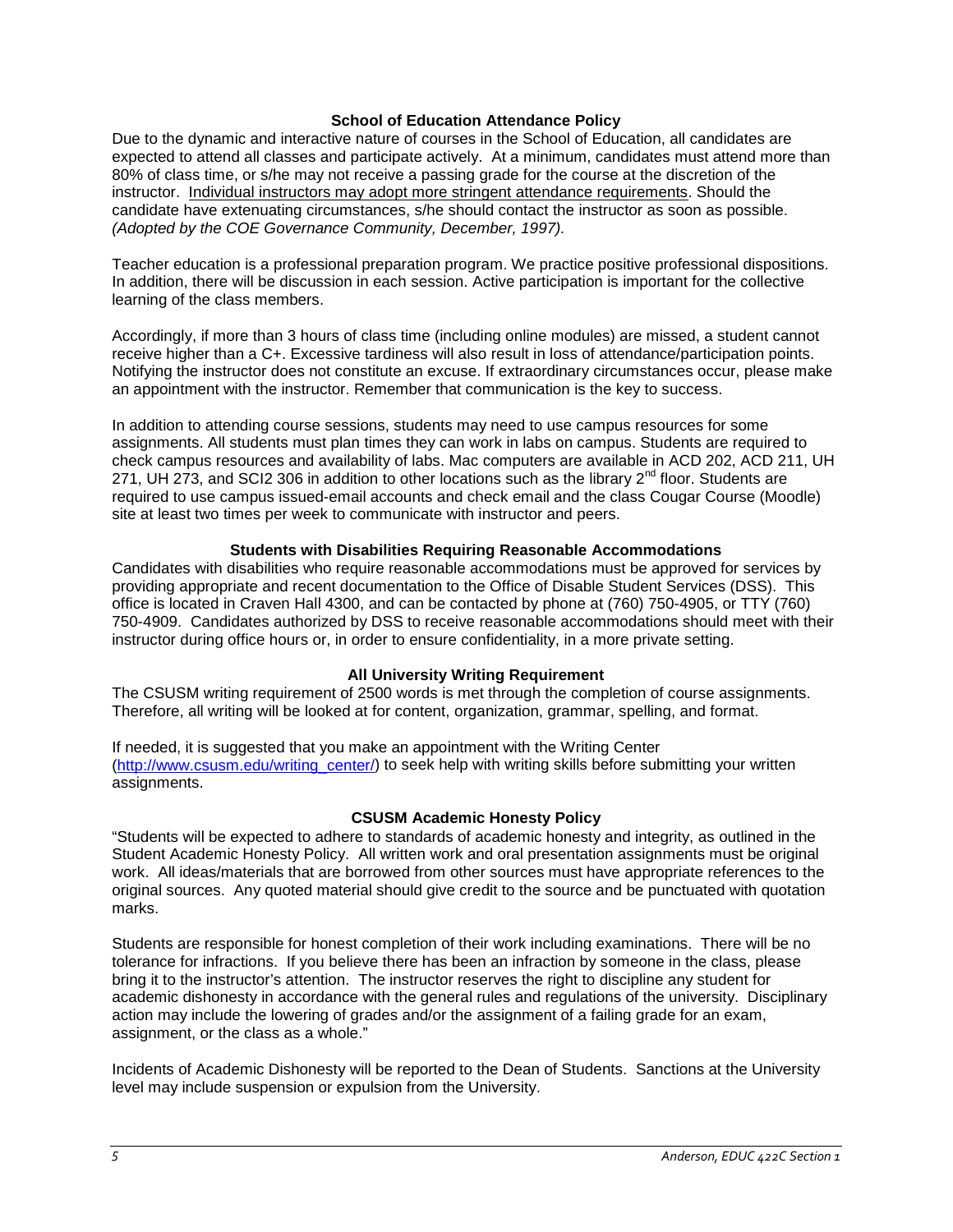## **Plagiarism:**

As an educator, it is expected that each candidate will do his/her own work, and contribute equally to group projects and processes. Plagiarism or cheating is unacceptable under any circumstances. If you are in doubt about whether your work is paraphrased or plagiarized see the Plagiarism Prevention for Students website [http://library.csusm.edu/plagiarism/index.html.](http://library.csusm.edu/plagiarism/index.html) If there are questions about academic honesty, please consult the University catalog.

### **Use of Technology**

Candidates are expected to demonstrate competency in the use of various forms of technology (i.e. word processing, electronic mail, Moodle, use of the Internet, and/or multimedia presentations). Specific requirements for course assignments with regard to technology are at the discretion of the instructor. Keep a digital copy of all assignments for use in your teaching portfolio. All assignments will be submitted online, and some will be submitted in hard copy as well. Details will be given in class.

### **Electronic Communication Protocol**

Electronic correspondence is a part of your professional interactions. If you need to contact the instructor, e-mail is often the easiest way to do so. It is my intention to respond to all received e-mails in a timely manner. Please be reminded that e-mail and on-line discussions are a very specific form of communication, with their own nuances and etiquette. For instance, electronic messages sent in all upper case (or lower case) letters, major typos, or slang, often communicate more than the sender originally intended. With that said, please be mindful of all e-mail and on-line discussion messages you send to your colleagues, to faculty members in the School of Education, or to persons within the greater educational community. All electronic messages should be crafted with professionalism and care. Things to consider:

- Would I say in person what this electronic message specifically says?
- How could this message be misconstrued?
- Does this message represent my highest self?
- Am I sending this electronic message to avoid a face-to-face conversation?

In addition, if there is ever a concern with an electronic message sent to you, please talk with the author in person in order to correct any confusion.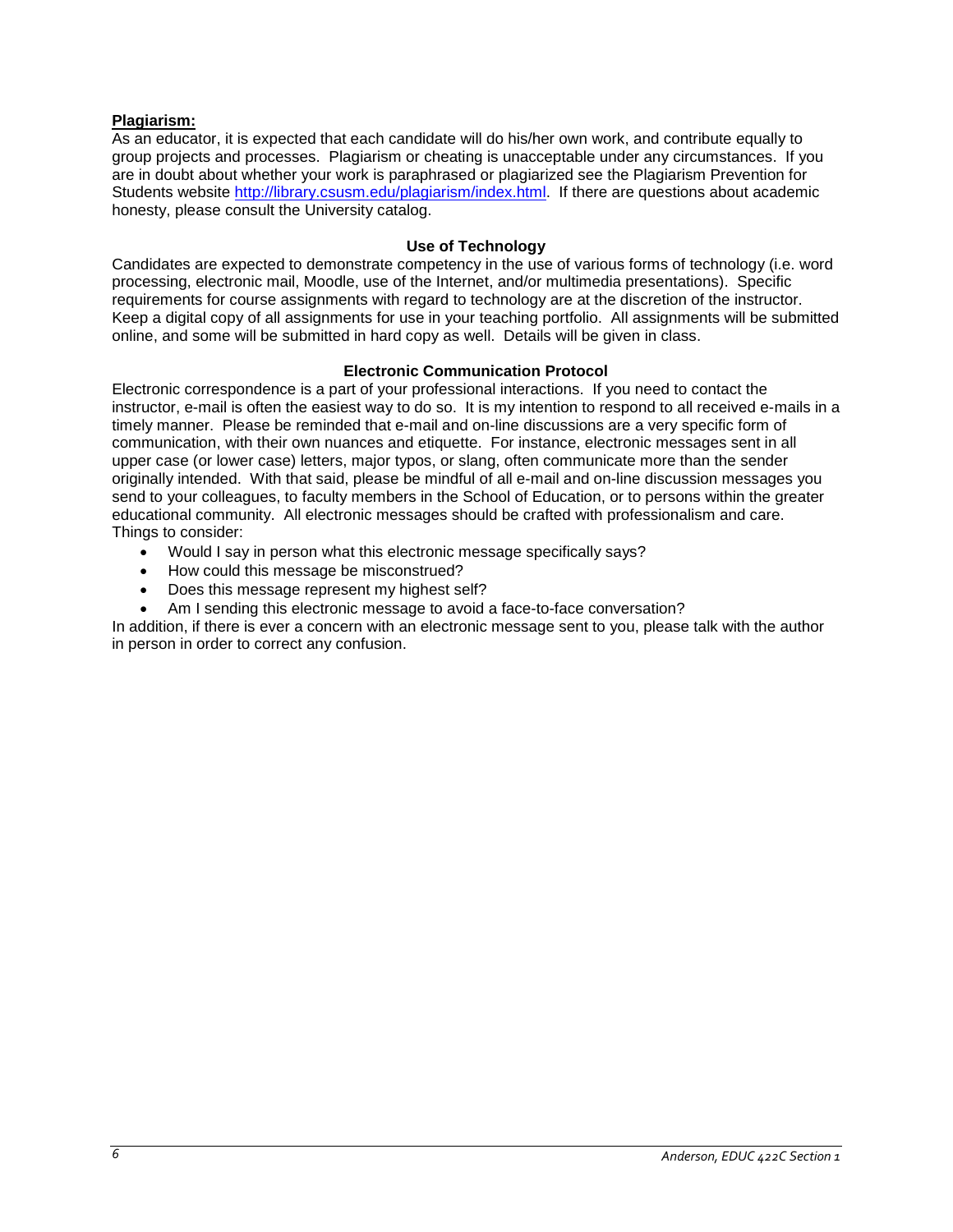# **ASSIGNMENTS | REQUIREMENTS | GRADING STANDARDS**

### **Assignments**

| <b>Assignment</b>                                                                          | <b>Description</b>                                                                                                                                                                                                                                                                                                                                                | <b>Pts</b> | <b>Due</b>                                                                                                                                                                                                                |
|--------------------------------------------------------------------------------------------|-------------------------------------------------------------------------------------------------------------------------------------------------------------------------------------------------------------------------------------------------------------------------------------------------------------------------------------------------------------------|------------|---------------------------------------------------------------------------------------------------------------------------------------------------------------------------------------------------------------------------|
| Reading<br><b>Reflections &amp;</b><br>Comments                                            | Reflect on course readings related to NETS and current issues in<br>educational technology; maintain professional blogs, contribute to<br>online discussions, and apply Netiquette in the process.                                                                                                                                                                | 20         | <b>Entries: 11/15</b><br>Comments:<br>11/22                                                                                                                                                                               |
| <b>Video Project</b><br>Pitch,<br>Storyboard,<br>& Movie URL                               | Working in collaborative groups of 3 or 4, students produce a<br>video for classroom use. Students will learn how to create<br>storyboards, use digital video cameras, edit video clips, and<br>prepare a project for sharing electronically. Final editing will be<br>completed individually in order to ensure each student has learned<br>the process.         | 30         | Pitch: 11/7<br>Storyboard:<br>11/8<br><b>Final Movie:</b><br>11/22                                                                                                                                                        |
| <b>NETS &amp; TPE</b><br>14<br>Spreadsheet<br>and Narrative<br>submission on<br>TaskStream | Students organize course activities and assignments. Students<br>reflect on ISTE NETS 1-5 and select course artifacts to show<br>evidence for meeting TPE 14, which is based on NETS.T.<br>A) Tracking sheet (10 points)<br>B) Narrative with Artifacts & complete descriptions (30 points)<br>*Each NETS needs to be approved by me before considered<br>"done"! | 40         | Spreadsheet:<br>11/8<br><b>NETS 1: 11/8</b><br><b>NETS 2-3:</b><br>11/15<br><b>NETS 4-5:</b><br>11/29<br>*FINAL<br><b>EDITED &amp;</b><br><b>REVISED</b><br><b>NETS</b> need to<br>be completed<br>& approved by<br>12/6! |
| Attendance &<br>Professional<br><b>Dispositions</b>                                        | Teacher candidates are expected to have a positive disposition<br>toward teaching and learning. They should help each other and<br>create a positive classroom environment for everyone. This means<br>having a positive attitude in class, being on time and actively<br>engaged in discussions and activities both in class and online.                         | 10         | <b>NA</b>                                                                                                                                                                                                                 |

TOTAL POINTS POSSIBLE = 100

Detailed information is provided on Cougar Courses. Please note that modifications may occur at the discretion of the instructor. In addition to the assignments described above, performance assessment will be on student's cooperation and flexibility in response to unforeseen challenges and student's ability to perform tasks using a variety of technology tools.

## **Assignment Policy**

All assignments, requirements, due dates and scoring rubrics will be available through Cougar Courses. You are responsible to track your grades and progress in the course. In order to successfully complete this course, all assignments must be completed at an acceptable level noted on assignment directions and rubrics. All assignments are due by 11:55 p.m. on the due date, unless specified otherwise. Late assignment policy: -1 point one day late, -2 two days late, -3 three days late, and so on. After a week, no assignments will be accepted. If extraordinary circumstances occur, please contact the instructor immediately.

## **Course Grades**

|                   | Final grades are calculated on the standard of:                                                                                                                                                                                  |                 |               |
|-------------------|----------------------------------------------------------------------------------------------------------------------------------------------------------------------------------------------------------------------------------|-----------------|---------------|
| A: 93% - 100%     | A-: 90% - 92%                                                                                                                                                                                                                    | B+: 87% - 89%   | B: 83% - 86%  |
| $B - 80\% - 82\%$ | C+: 77% - 79%                                                                                                                                                                                                                    | $C: 73\%$ - 76% | C-: 70% - 72% |
| $D: 60\% - 69\%$  | F: below 60                                                                                                                                                                                                                      |                 |               |
|                   | $\Box$ . The first contract of the contract of the contract of $\Box$ . The best of the contract of the contract of the contract of the contract of the contract of the contract of the contract of the contract of the contract |                 |               |

Failure to complete this course with a grade of C+ or higher will prohibit a teacher candidate from entering a teaching credential program.